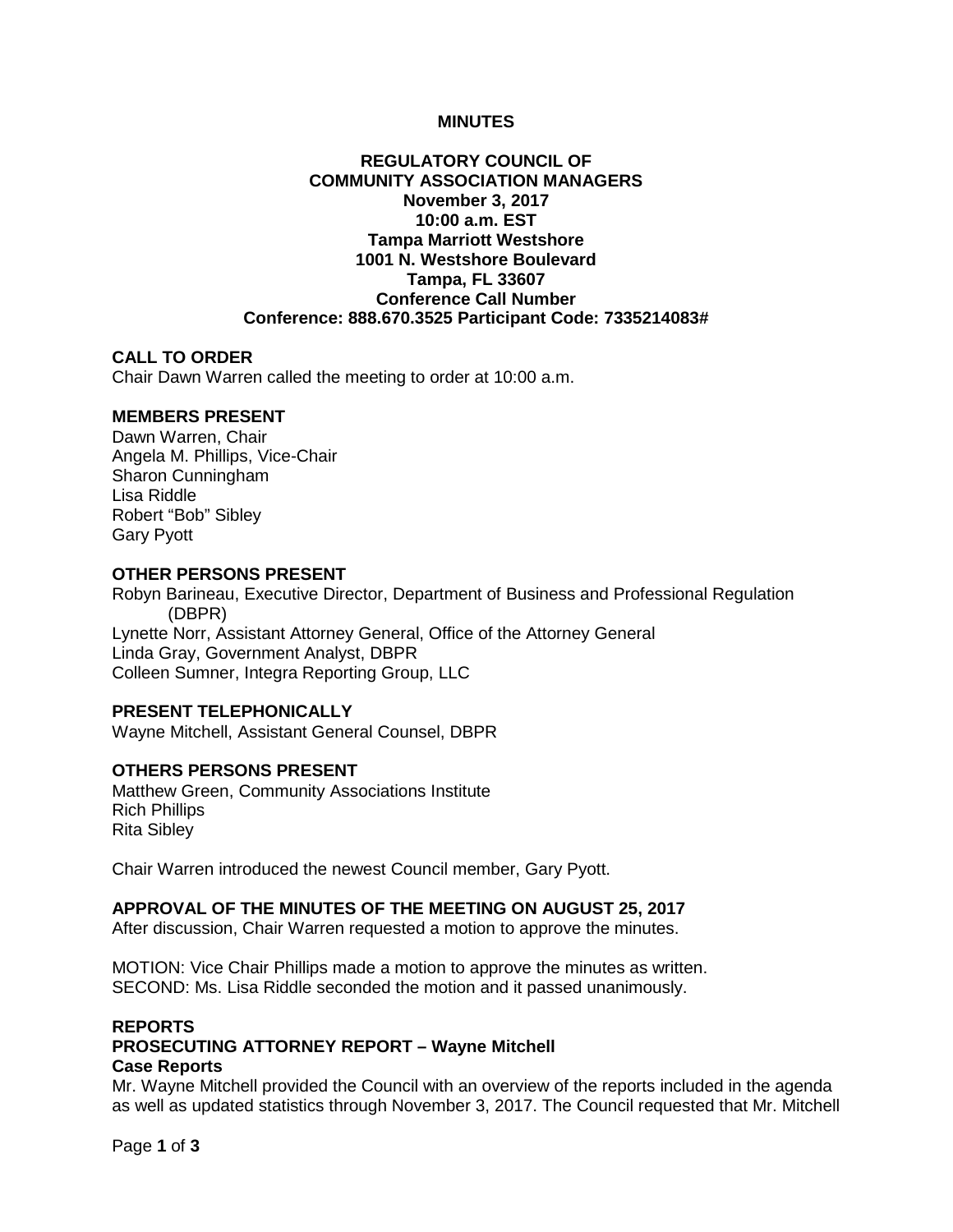provide a report that identifies complaints with the alleged violations. Mr. Mitchell stated that he would inquire about their request. The Council added that such a report could identify trends of complaints received by the Department.

## **COUNSEL REPORT – Lynette Norr Rules Report**

Ms. Lynette Norr explained to the Council that Rule 61E14-6.001, F.A.C., Unexcused Absences, was published for rule development on September 28, 2017.

In response to a letter dated October 23, 2017, from the Joint Administrative Procedures Committee (JAPC), Ms. Norr requested the Council consider removal of the phrase "but not limited to" in Rule 61E14-6.001(1), F.A.C.

After further discussion, the Council requested that Ms. Norr remove the phrase "but not limited to" and add the phrase "Acting Chair, Vice-Chair or majority vote by the council" and add the word "approved" and delete "approved by the council Chair" in (e) of Rule 61E14-6.001, F.A.C., as amended below.

THE FULL TEXT OF THE PROPOSED RULE IS:

61E14-6.001 Unexcused Absences.

(1) No council member may be absent from three (3) consecutive council meetings, or 50 percent or more of the council's meetings within any 12-month period, unless those absences are excused by the council Chair, Acting Chair, Vice-Chair or majority vote of the council. Reasons for granting excused absences shall be, but are not limited to, the following:

(a) Illness or injury of the council member;

(b) Illness, injury or death of a member of the council member's family;

(c) Court order, subpoena, or business with a court which has the sole prerogative of setting the date of such business;

(d) Unavoidable travel delays or cancellations;

(e) Any approved conflict or extraordinary circumstance or event. approved by the council Chair.

(2) An otherwise excused absence is not excused if the council member fails to notify the council office of the impending absence prior to the regularly scheduled meeting at which the absence will occur. If failure to notify the council office is the result of circumstances surrounding the reason for the absence, the absence may be excused by the council Chair, Acting Chair, Vice-Chair or majority vote of the council after the absence has occurred.

(3) Unexcused absences as set forth in subsection (1) will be reported to the Department.

Rulemaking Authority 455.207(3) FS. Law Implemented 455.207(3) FS. History– New

Chair Warren requested the Council make a motion to approve proposed Rule 61E14-6.00(1), F.A.C., as amended.

MOTION: Vice-Chair Phillips moved that the amended language be noticed for rule development.

SECOND: Mr. Pyott seconded the motion and it passed unanimously.

The Council addressed the Statement of Estimated Regulatory Costs (SERC). The Council determined that these rule amendments would not have an adverse impact on small business nor will it be likely to directly or indirectly increase regulatory costs to any entity (including